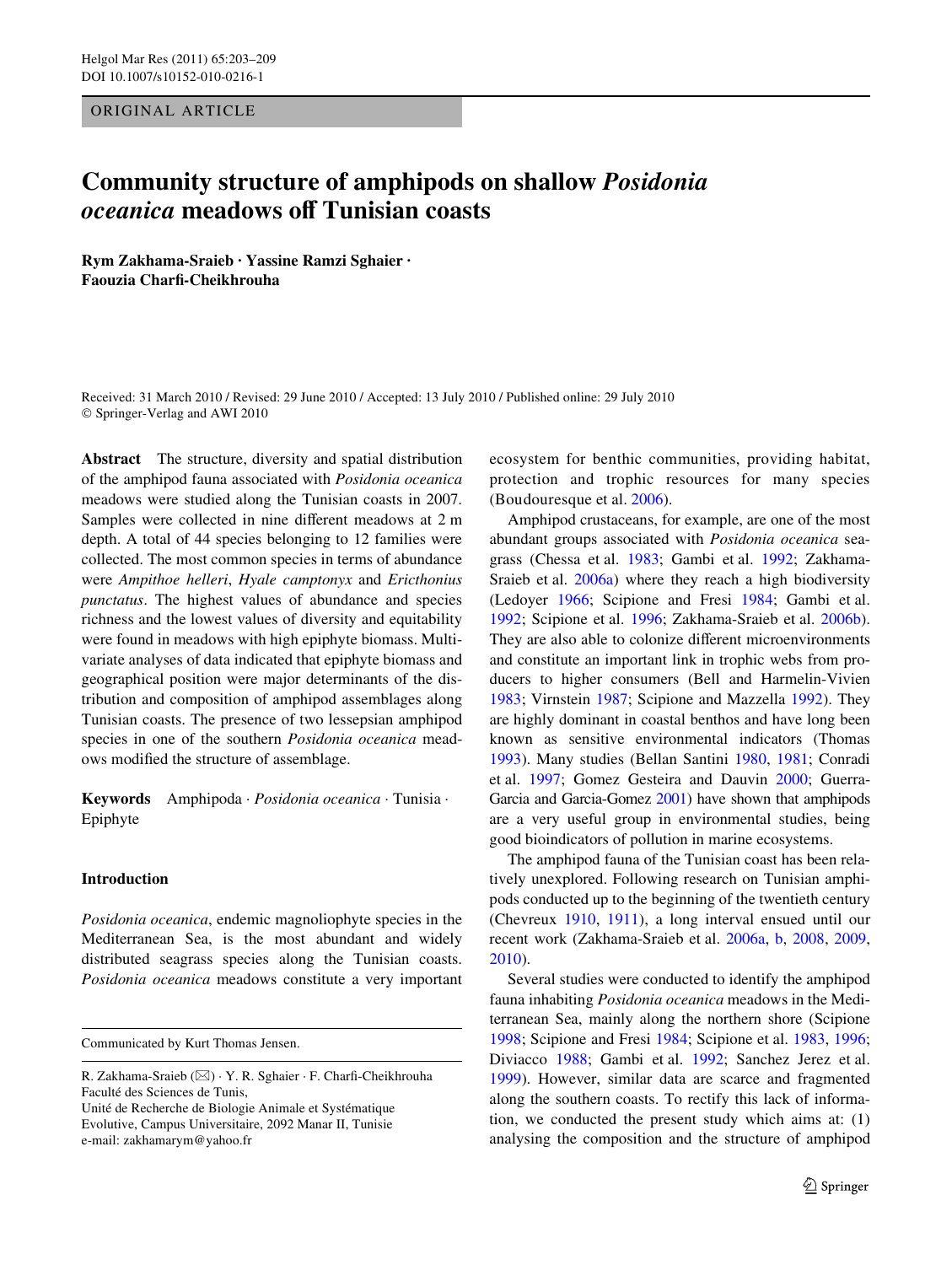fauna in different *Posidonia oceanica* meadows distributed along Tunisian coasts; (2) investigating the potential relationships between the amphipod community composition and *Posidonia oceanica* features, and finally, (3) comparing our results with those carried along the northern shore of the Mediterranean Sea.

# **Materials and methods**

## Study sites

Sampling was carried out in July 2007 (between 15 and 23 of July) at the same depth (2 m) at 9 pm in order to avoid time and depth-related effects. A total of nine localities distributed along the Tunisian coast (Fig. [1](#page-1-0)) were selected: Tabarka, Bizerte and Rafraf in the North, Hergla, El Kantaoui, Monastir and Mahdia in the East and Zarzis Ogla and Zarzis plage Sonia in the South. In each selected locality, shallow *Posidonia oceanica* meadows covered the bottom beginning at 0.5–1 m depth.

# Sampling procedure

Shoot density was estimated in situ by counting the number of shoots present in a  $40 \times 40$  cm quadrat with ten replicates. Concurrently, twenty *Posidonia oceanica* shoots were randomly collected. In the laboratory, the leaves of each shoot were removed and their length and the width measured. The Leaf Area Index, corresponding to the leaf surface area of *Posidonia oceanica* for 1 m² of surface  $(m<sup>2</sup> m<sup>-2</sup>)$ , was also calculated. After that, the epiphytic biomass was estimated by scraping epiphytes from the leaves using a razor blade and weighing it after being dried in an oven at 70 $^{\circ}$ C for 48 h. Epiphytes biomass is expressed in g. m<sup>-2</sup>.

In order to sample the amphipods associated to *Posidonia oceanica*, a box quadrat of  $30 \times 30$  cm and 25 cm depth was used and placed in each *Posidonia* meadow. The shoots were pulled up and collected in a bag (net size 0.3 mm). Three replicates were done at each site. The collected *Posidonia oceanica* shoots were washed with fresh water over a 0.5-mm sieve. Retained amphipods were sorted, identified to species and counted.

A trophic-guild analysis was done attributing the identified species to trophic categories, according to the literature (Scipione [1998;](#page-6-13) Gambi et al. [1992](#page-6-0)), as follows: D, deposit feeders; DS, deposit-suspension feeders; DC, deposit feederscarnivores; Co, commensals; He, herbivores; De, plant detritus feeders; HeD, herbivores-deposit feeders; O, omnivores; U, unknown.

## Statistical analysis

Total abundance (*N*), number of species (*S*), the Shannon– Wiener diversity index  $(H', \log_2)$  and Pielou's evenness (*J*) were calculated for each locality.

The one-way ANOSIM test was used to test differences among *Posidonia oceanica* features (Density of shoot, LAI, Epiphytes biomass) of different localities with the null hypothesis that there are no significant differences.

Relationships between amphipod assemblages at the nine *Posidonia oceanica* meadows were investigated using metric multidimensional scaling (MDS) to produce the best graphical descriptions of amphipods community similarities between sites taking in account the total abundances of species at each site. Data were square-root transformed to down weight the contribution of the most abundant species and then converted to a symmetric matrix of biotic similarity between pairs of sites using the Bray–Curtis similarity index. The BIOENV procedure was used to define suites of

<span id="page-1-0"></span>**Fig. 1** Sampling localities investigated along the Tunisian coasts (*1* Tabarka; *2* Bizerte; *3* Rafraf; *4* Hergla; *5* El Kantaoui; *6* Monastir; *7* Mahdia; *8* Zarzis Ogla; *9* Zarzis plage Sonia)

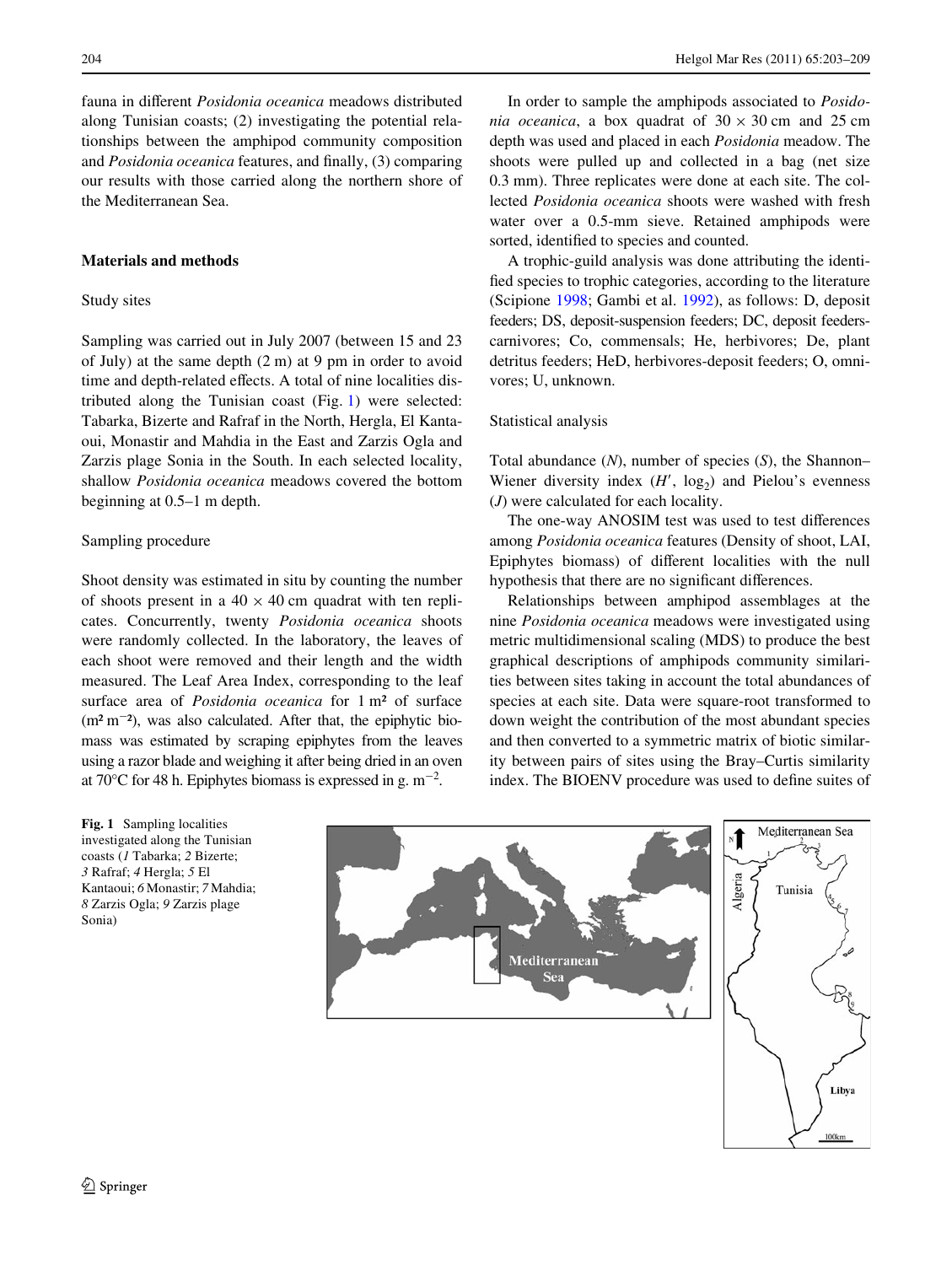five *Posidonia oceanica* meadows features (Epiphytes biomass, LAI, Density, Bottom type and Geographical position) that best explain the amphipod fauna assemblage structure. All variables were previously transformed by log  $(x + 1)$ .

The above-mentioned analyses were performed by the PRIMER (Plymouth Routines in Multivariate Ecological Research) software package (Clarke and Warwick [1994](#page-5-8)).

# **Results**

## Localities and *Posidonia oceanica* meadows features

The physical characteristics of the nine *Posidonia oceanica* meadows are shown in Table [1.](#page-2-0) Morphological features of *P. oceanica* are reported in Fig. [2.](#page-2-1) At the same depth  $(-2 \text{ m})$ , shoot density and the same period of the year, LAI and mean epiphytes biomass in the nine meadows were significantly different (ANOVA,  $P < 0.05$ ). Shoot density and LAI were high in the localities with rocky bottoms (Bizerte, Rafraf, Mahdia and Zarzis plage Sonia). El Kantaoui meadow has the highest values of epiphyte biomass and the lowest shoot density.

#### Amphipods associated to *P. oceanica* meadows

A total of 12,672 individual amphipods were examined belonging to 16 families and 44 species. The following six species: *Ampelisca unidentata*, *Ampithoe helleri*, *A. ramondi*, *Hyale camptonyx*, *Ericthonius punctatus* and *Maera inaequipes* exhibited a wide distribution in the Tunisian coasts and were collected in the whole of the studied localities: However, twelve species were found in one locality only.

The most dominant species in terms of abundance were *Ampithoe helleri* with 6,811 individuals (53.75%), followed by *Hyale camptonyx* with 1,834 individuals (14.47%) and

<span id="page-2-0"></span>**Table 1** Summary table describing the locations and the principal characteristics of the *Posidonia oceanica* meadows

| Code      | Locality           | Location            | <b>Bottom</b> |
|-----------|--------------------|---------------------|---------------|
| <b>TA</b> | Tabarka            | N 36° 57' E 08° 45' | Sandy         |
| BI        | <b>Bizerte</b>     | N 37° 12' E 10° 12' | Rocky         |
| <b>RA</b> | Rafraf             | N 37° 09' E 10° 13' | Rocky         |
| <b>HE</b> | Hergla             | N 36° 25' E 10° 42' | Sandy         |
| EK        | El Kantaoui        | N 35° 53' E 10° 36' | Sandy         |
| <b>MO</b> | Monastir           | N 35° 47' E 10° 49' | Sandy         |
| MА        | Mahdia             | N 35° 30' E 11° 04' | Rocky         |
| ZO        | Zarzis Ogla        | N 33° 35' E 11° 04' | Sandy         |
| 7S        | Zarzis plage Sonia | N 33° 31' E 11° 07' | Rocky         |



<span id="page-2-1"></span>**Fig. 2** Variation of mean shoot density (**a**), LAI (**b**) and epiphyte biomass (**c**) in the nine studied *Posidonia oceanica* meadows (rocky bottom in *grey*, sandy bottom in *white*)

*Ericthonius punctatus* with 1,620 individuals (12.78%) (Table [2\)](#page-3-0). *Ampithoe helleri* was the most abundant species in all localities except for Zarzis plage Sonia. Two lessepsian amphipods species were observed in this last locality only and represent their first record for Tunisia (Zakhama-Sraieb and Charfi-Cheikhrouha [2010](#page-6-18)).

Table [2](#page-3-0) shows also the number of species, total abundance, diversity and eveness in the nine localities studied. The highest abundance was recorded in Hergla and El Kantaoui with, respectively 2,261 and 2,185 individuals, while the lowest values were observed in Zarzis plage Sonia (612 individuals). The number of species varied between a minimum of 12 species in Zarzis plage Sonia and 26 in Hergla; Shannon–Wiener diversity ranged between 1.29 in El Kantaoui and 3.03 in Rafaraf. Eveness showed low values in meadows exhibiting a high dominance of *Ampithoe helleri* as El Kantaoui (*J* = 0.28), Hergla  $(J = 0.44)$  and Monastir  $(J = 0.48)$ .

Dominant feeding guilds in all studied sites were herbivores (73.87%) following by deposit-suspension feeders (16.94%) and omnivores (3.89%). The other feeding guilds such as herbivores-deposit feeders, deposit feeders, deposit feeders-carnivores, plant detritus feeders and commensals had an almost negligible representation (Fig. [3\)](#page-4-0). Herbivores reached their highest values at El Kantaoui, Monastir and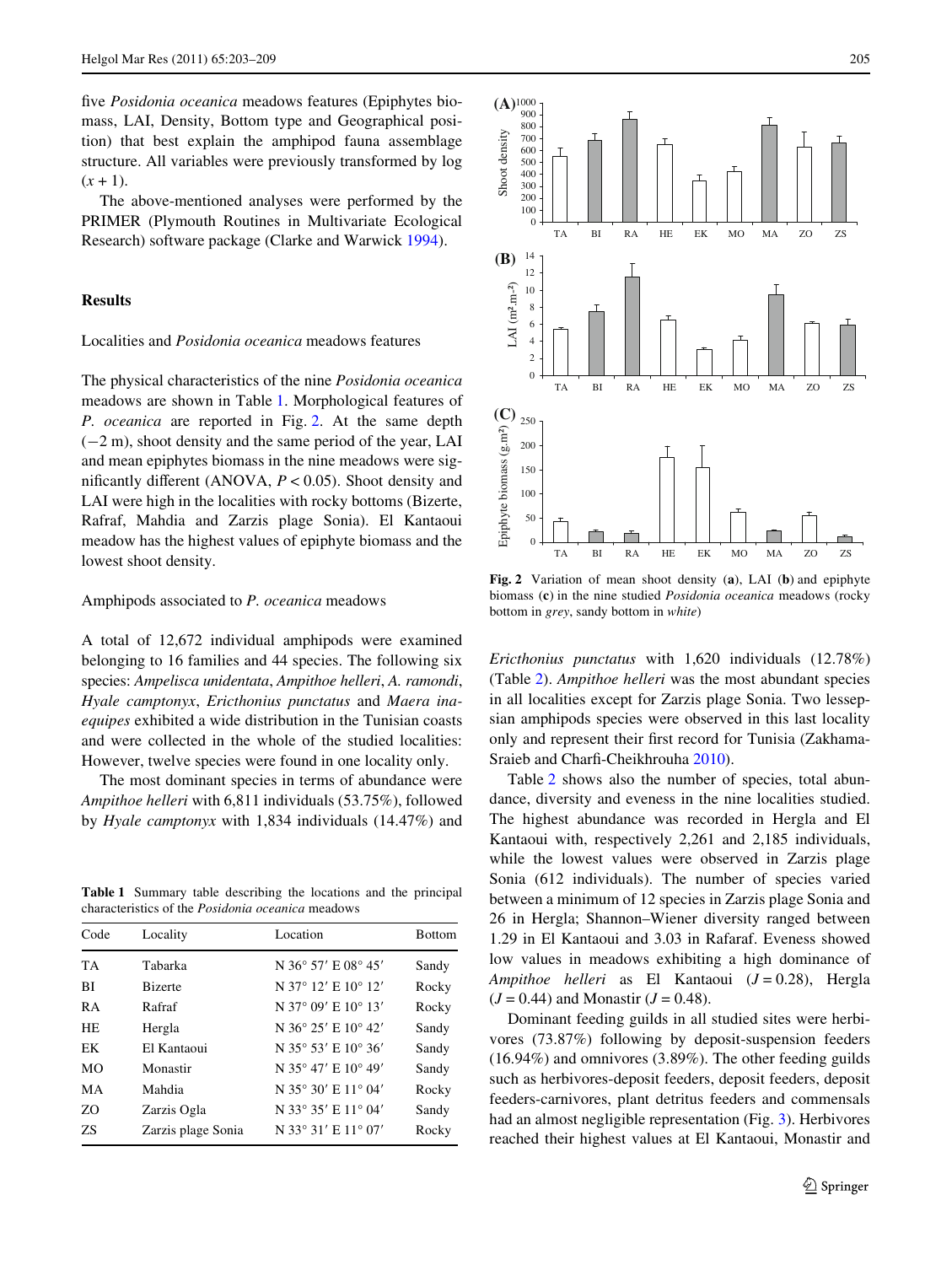<span id="page-3-0"></span>Table 2 Abundance of each species (number of individuals per 0.27 m<sup>2</sup> of *Posidonia oceanica* meadow) of the different amphipod species

|                                                  | t. g.                 | TA           | BI               | RA             | HE             | EK           | MO               | MA               | ZO             | ZS   | DI    |
|--------------------------------------------------|-----------------------|--------------|------------------|----------------|----------------|--------------|------------------|------------------|----------------|------|-------|
| Ampelisca rubella A. Costa, 1864                 | DS                    | 24           | 3                | 30             |                |              | $\overline{4}$   | 13               |                |      | 0.58  |
| Ampelisca spinipes Boeck, 1861                   | DS                    | 9            | $\overline{2}$   | 3              |                | 1            | $\boldsymbol{2}$ | $\mathbf{1}$     |                |      | 0.14  |
| Ampelisca unidentata (Schellenberg, 1936)        | DS                    | 5            | $\boldsymbol{2}$ | 7              | 15             | $\mathbf{1}$ | $\,$ 8 $\,$      | 13               | 35             | 3    | 0.70  |
| Amphilochus neapolitanus Della Valle, 1893       | U                     | 15           | 8                | 5              | 6              | 3            | 4                | 18               | 9              |      | 0.54  |
| Dexamine spiniventris (A. Costa, 1853)           | HeD                   |              |                  |                |                |              |                  | $\boldsymbol{2}$ |                |      | 0.02  |
| Dexamine spinosa (Montagu, 1813)                 | HeD                   | 16           | 9                | 14             | 7              |              | 59               | 27               | 5              |      | 1.08  |
| Tritaeta gibbosa (Bate, 1862)                    | U                     | $\mathbf{1}$ | 1                | 8              | 3              | $\mathbf{1}$ |                  | 4                | $\mathfrak{2}$ |      | 0.16  |
| Hyale camptonyx (Heller, 1866)                   | He                    | 83           | 75               | 245            | 244            | 272          | 200              | 373              | 211            | 131  | 14.47 |
| Parhyale aquilina (A. Costa, 1857)               | He                    |              |                  |                |                | 4            |                  |                  |                |      | 0.03  |
| Leucothoe venetiarum Giordani-Soika, 1950        | Co                    |              |                  |                |                |              |                  | $\overline{c}$   |                |      | 0.02  |
| Leucothoe spinicarpa (Abildgaard, 1789)          | Co                    |              |                  |                | 1              | 3            |                  |                  |                |      | 0.03  |
| Lysianassa costae (Milne-Edwards, 1830)          | DC                    | $\mathbf{1}$ | 11               |                | 2              | 2            | $\mathbf{1}$     | 6                | $\overline{2}$ | 9    | 0.27  |
| Lepidepecreum longicorne (Bate & Westwood, 1861) | DC                    |              |                  |                |                | 4            |                  |                  |                |      | 0.03  |
| Orchomene humilis (A. Costa, 1853)               | DC                    |              |                  |                | 6              | 7            | 3                |                  |                |      | 0.13  |
| Socarnes filicornis (Heller, 1866)               | DC                    |              |                  |                |                |              |                  | 12               |                |      | 0.09  |
| Elasmopus brasiliensis (Dana, 1855)              | He                    | 2            | 14               | 23             | 11             |              |                  | 36               |                | 10   | 0.76  |
| Elasmopus pectenicrus (Bate, 1862)               | He                    |              |                  |                |                |              |                  |                  |                | 84   | 0.66  |
| Elasmopus pocillimanus (Bate, 1862)              | He                    |              |                  |                | $\overline{c}$ | 3            | 9                | $\overline{4}$   |                |      | 0.14  |
| Gammarella fucicola (Leach, 1814)                | De                    |              |                  |                | 10             |              |                  |                  |                |      | 0.08  |
| Maera hirondellei Chevreux, 1900                 | U                     |              |                  | 7              | 7              | 4            | 2                | 10               | 20             | 3    | 0.42  |
| Maera inaequipes A. Costa, 1857                  | U                     | 24           | 31               | 97             | 13             | 13           | 59               | 24               | 67             | 18   | 2.73  |
| Pereionotus testudo (Montagu, 1808)              | He                    | 3            |                  | 3              | 3              |              |                  |                  |                |      | 0.07  |
| Metaphoxus simplex (Bate, 1857)                  | U                     |              |                  |                | 2              | 4            |                  |                  |                |      | 0.05  |
| Stenothoe gallensis Walker, 1904                 | O                     |              |                  |                |                |              |                  |                  |                | 125  | 0.99  |
| Stenothoe monoculoides (Montagu, 1813)           | O                     |              | 3                | 5              | 7              | 1            |                  | 9                | 3              | 6    | 0.27  |
| Aora gracilis (Bate, 1857)                       | DS                    |              |                  |                | 4              | 5            | 3                | 6                |                |      | 0.14  |
| Aora spinicornis Afonso, 1976                    | DS                    |              |                  |                | 9              |              |                  |                  |                |      | 0.07  |
| Lembos websteri Bate, 1857                       | D                     | 15           |                  | 30             |                |              |                  |                  |                |      | 0.36  |
| Lembos sp                                        | D                     |              |                  |                |                | 2            | 25               | 11               | $\tau$         |      | 0.36  |
| Leptocheirus guttatus (Grube, 1864)              | DS                    |              |                  |                | 14             | 11           | 49               | 32               |                |      | 0.84  |
| Microdeutopus chelifer (Bate, 1862)              | ${\mathbb D}$         |              | 34               | $\overline{c}$ | 13             |              |                  |                  |                |      | 0.39  |
| Ampithoe helleri G. Karaman, 1975                | He                    | 373          | 430              | 335            | 1,190          | 1,700        | 1,615            | 631              | 477            | 60   | 53.75 |
| Ampithoe ramondi Audouin, 1826                   | He                    | 42           | 106              | 88             | 91             | 60           | 39               | 17               | 30             | 32   | 3.99  |
| Apocorophium acutum (Chevreux, 1908)             | DS                    |              |                  |                |                | 6            |                  |                  |                |      | 0.05  |
| Caprella acanthifera Leach, 1814                 | $\mathbf O$           |              |                  |                | 10             | 2            | 42               |                  |                |      | 0.43  |
| Caprella grandimana Mayer, 1882                  | O                     |              |                  | 4              | 3              |              |                  |                  |                |      | 0.06  |
| Caprella liparotensis Leach, 1814                | O                     |              |                  |                | 3              |              |                  |                  |                |      | 0.02  |
| Deutella schieckei Cavedini, 1982                | O                     | 9            | 6                | 12             |                |              |                  |                  |                |      | 0.21  |
| Pseudoprotella phasma (Montagu, 1804)            | О                     |              |                  |                |                | 7            | 32               | 22               |                |      | 0.48  |
| Ericthonius punctatus (Bate, 1857)               | DS                    | 121          | 335              | 101            | 585            | 68           | 55               | 203              | 21             | 131  | 12.78 |
| Ericthonius difformis Milne-Edwards, 1830        | DS                    |              |                  | 3              |                | $\mathbf{1}$ |                  | 3                |                |      | 0.06  |
| Ischyrocerus inexpectatus Ruffo, 1959            | DS                    | 18           | 9                |                |                |              |                  | $\mathfrak{2}$   |                |      | 0.23  |
| Gammaropsis dentata Chevreux, 1900               | DS                    | 24           | 64               | 36             |                |              |                  |                  |                |      | 0.98  |
| Gammaropsis ostroumoui (Sowinsky, 1898)          | DS                    |              |                  |                |                |              | 47               |                  |                |      | 0.37  |
|                                                  | S                     | 18           | 18               | 21             | 26             | 25           | $20\,$           | 25               | 13             | 12   |       |
|                                                  | $N(0.27 \text{ m}^2)$ | 785          | 1,143            | 1,058          | 2,261          | 2,185        | 2,258            | 1,481            | 889            | 612  |       |
|                                                  | $H'(\log 2)$          | 2.69         | 2.58             | 3.03           | 2.06           | 1.29         | 2.08             | 2.61             | 2.09           | 2.84 |       |
|                                                  | $J^{\prime}$          | 0.64         | 0.62             | 0.69           | 0.44           | 0.28         | 0.48             | 0.56             | 0.56           | 0.79 |       |

In the table are given the trophic guild (t. g.), *D*, deposit feeders; *De*, plant detritus feeders; *DC*, deposit feeders-carnivores; *DS*, deposit-suspension feeders; *He*, herbivores; *HeD*, herbivores-deposit feeders; *Co*, commensals; *O*, omnivores; *U*, unknown Number of species (*S*), total abundance (*N*), the Shannon– Wiener diversity index  $(H', \log 2)$  and Pielou's evenness  $(J')$  in the nine studied localities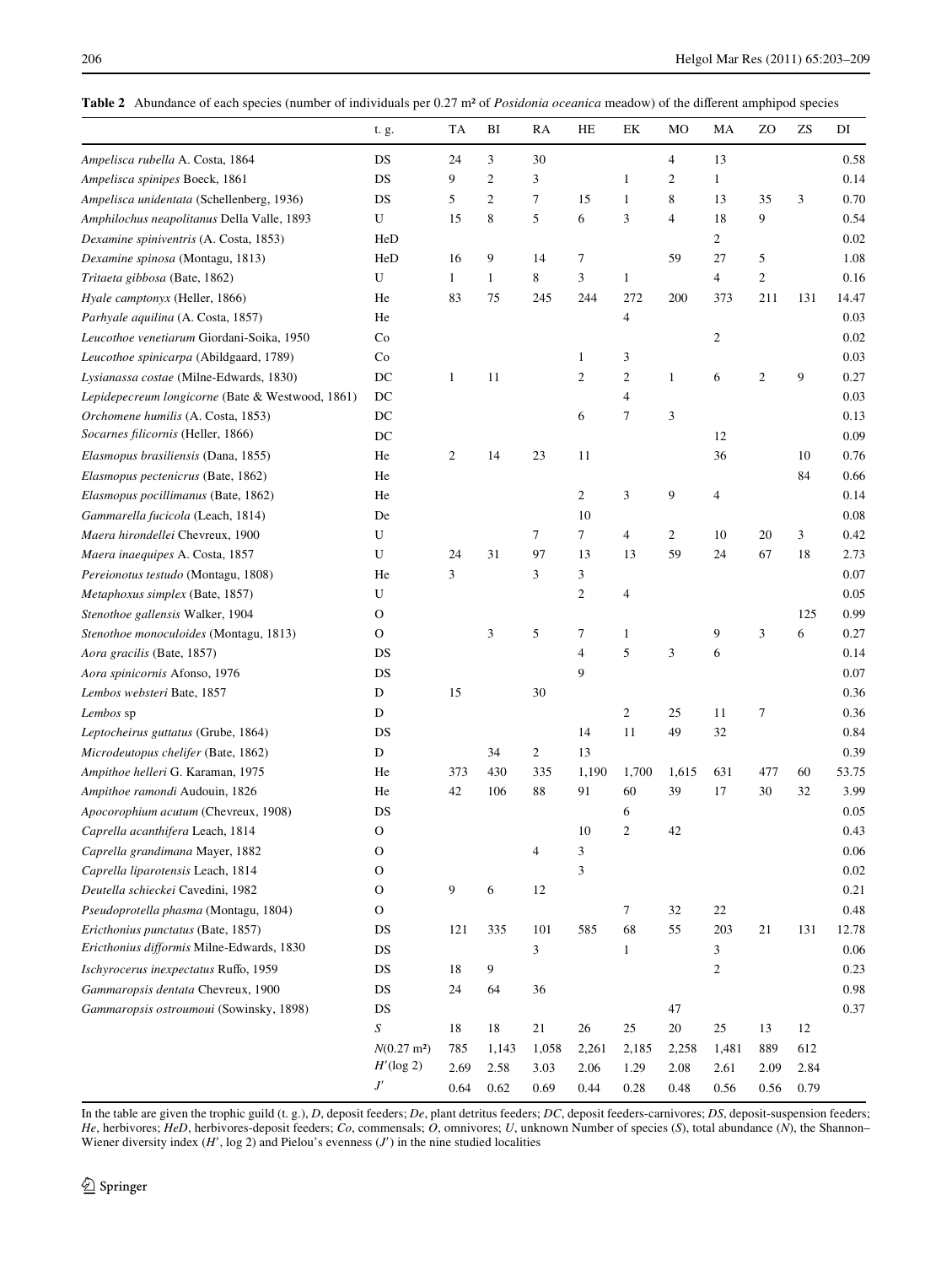

<span id="page-4-0"></span>**Fig. 3** Percentage of the trophic guilds at the studied *P. oceanica* meadows. *D*, deposit feeders; *DS*, deposit-suspension feeders; *DC*, deposit feeders-carnivores; *Co*, commensals; *He*, herbivores; *De*, plant detritus feeders; *HeD*, herbivores-deposit feeders; *O*, omnivores; *U*, unknown



<span id="page-4-1"></span>**Fig. 4** Multidimensional scaling plot according to species abundance (3 replicates). Stress: 0.16. Legend: *TA*, Tabarka; *BI*, Bizerte; *RA*: Rafraf; *HE*, Hergla; *EK*, El Kantaoui; *MO*, Monastir; *MA*, Mahdia; *ZO*, Zarzis Ogla; *ZS*, Zarzis plage Sonia

Zarzis El Ogla, mainly represented by the genus *Ampithoe* and the species *Hyale camptonyx*.

#### Relation between species and *Posidonia oceanica* features

The MDS analysis in Fig. [4](#page-4-1) based on the abundance of species performed by pooling the three replicates of each locality, suggests that the amphipod communities could be grouped into three categories: Group I containing the eastern (HE, EK, MO and MA) and a southern locality (ZO), Group II containing the northern localities (TA, BI and RA) and Group III is composed of the three replicates of Zarzis plage Sonia.

The BIOENV procedure revealed most accurately the relationship between the spatial distribution of the

<span id="page-4-2"></span>**Table 3** Results of BIOENV analyses

| No.<br>variable | Correlation Selections |                                                                             |
|-----------------|------------------------|-----------------------------------------------------------------------------|
| 2               | 0.604                  | Epiphyte biomass, geographical position                                     |
| 3               | 0.593                  | Epiphyte biomass, geographical position,<br>shoot density                   |
| 3               | 0.586                  | Epiphyte biomass, geographical position,<br>bottom type                     |
| 2               | 0.585                  | Geographical position, density                                              |
| 3               | 0.581                  | Epiphyte biomass, LAI, geographical position                                |
| 4               | 0.575                  | Epiphyte biomass, geographical position,<br>bottom type, shoot density      |
| 4               | 0.558                  | Epiphyte biomass, LAI, geographical<br>position, bottom type                |
| 3               | 0.534                  | Geographical position, bottom type,<br>shoot density                        |
| 4               | 0.508                  | Epiphyte biomass, LAI, geographical<br>position, shoot density              |
| 5               | 0.501                  | Epiphyte biomass, LAI, geographical<br>position, bottom type, shoot density |

amphipods and the *Posidonia oceanica* meadows features. Analysis showed that the combinations of the Epiphyte biomass and Geographical position (north, east or south) produced the highest degree of correlation between the biotic and environmental data matrices (Table [3](#page-4-2)).

# **Discussion**

During this study, a relatively high number of amphipod species have been recorded in Tunisian shallow *Posidonia oceanica* meadows. A total of 44 species were reported in July 2007, whereas the number of species in each site ranges from 12 to 26 species. This result is similar to other areas of the Mediterranean Sea at the same depth and in the same period of year. For example, Scipione [\(1998](#page-6-13)) studied the amphipod fauna of the foliar stratum of *Posidonia oceanica* from nine stations distributed along the Spanish, Italian and Maltese coasts in July, collecting a total of 45 species. Number of species per site ranged from 9 to 25; the highest number (25 species) was collected in Porto Conte in Sardinia. Katagan et al. [\(2001\)](#page-6-19) collected 40 species of amphipods in the shallow *Posidonia oceanica* meadows off the Aegean Turkey coasts in June and July 1995. Number of species per site ranged from 9 to 15 species.

A group of species (*Ampithoe helleri*, *Hyale camptonyx*, *Ericthonius punctatus*, *Ampithoe ramondi*, *Maera inaequipes*, *Ampelisca unidentata*, *Dexamine spinosa, Amphilocus neapolitanus, Maera hirondellei, Lysianassa costae, Stenothoe monoculoides* and *Tritaeta gibbosa*) are common in the studied meadows of *Posidonia oceanica* in Tunisia.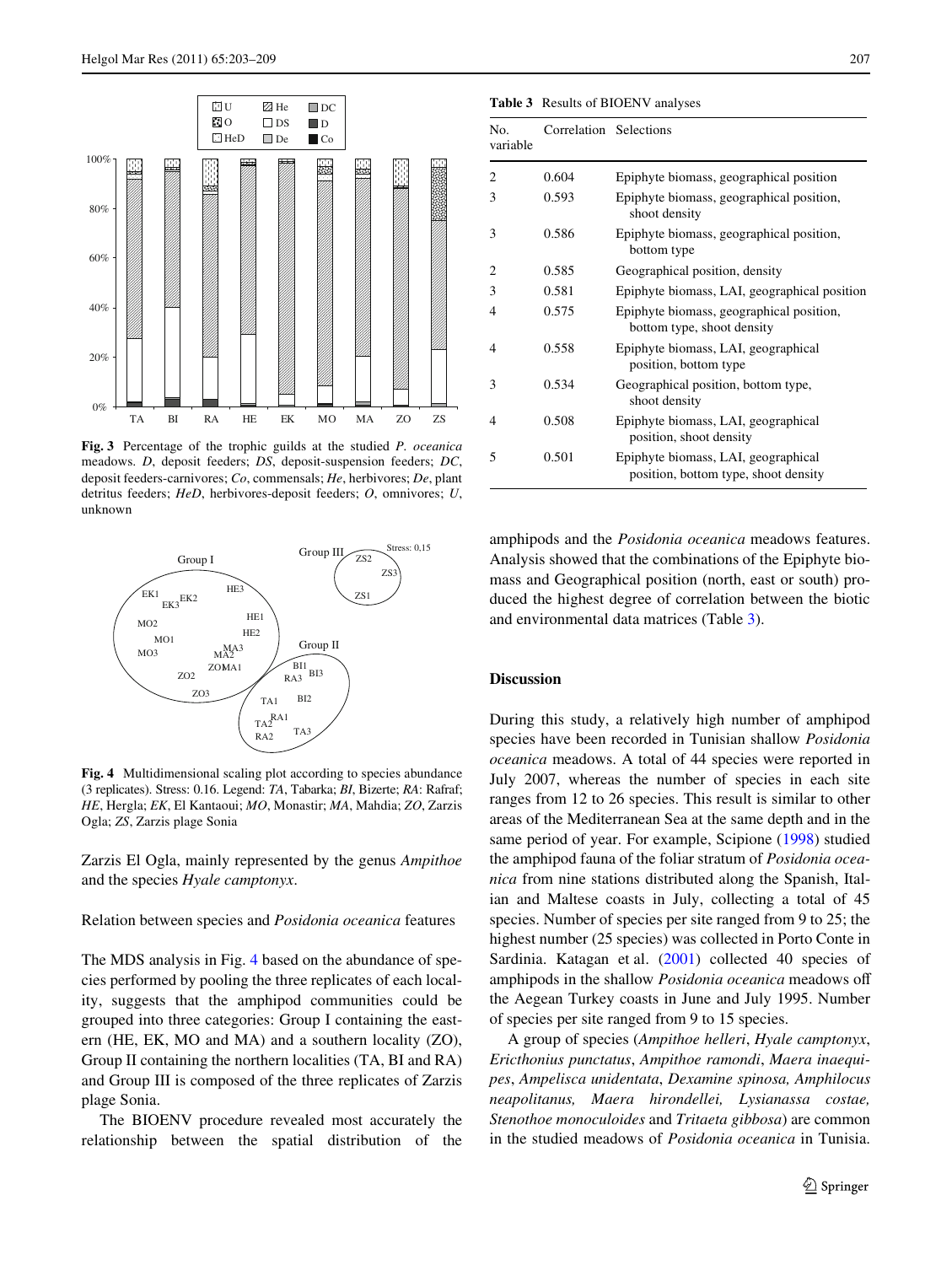The same group of species has often found in *P. oceanica* meadows elsewhere in the Mediterranean (Scipione and Fresi [1984](#page-6-3), Gambi et al. [1992](#page-6-0); Scipione et al. [1996,](#page-6-4) Scipione [1998](#page-6-13); Katagan et al. [2001;](#page-6-19) Mazzella et al. [1989](#page-6-20)). These species seem to be strongly related to seagrass ecosystems in the Mediterranean Sea. Some of them belong to the "biocoenotic stock of *P. oceanica*" as mentioned by Ledoyer [\(1962](#page-6-21)).

Amphipod assemblages differ seasonally at different stations, both in terms of number of species and density in the same depth of water. The abundance and diversity of amphipods is higher in meadows with high epiphyte loading. El Kantaoui and Hergla meadows showed the highest values of epiphyte biomass (EK:  $155 \text{ g.m}^{-2}$ ; HE:  $175.50 \text{ g.m}^{-2}$ ) accompanied by high values of amphipod number species and density when compared with the other localities. However, the lowest diversity values indices in El Kanatoui and Hergla were attributed to the dominance of few herbivorous species such as *A. helleri*, *A. ramondi* and *H. camptonyx* due to the availability of food. In fact, the presence of epiphytes on host seagrass meadows raised habitat complexity, creating new attachment sites and shelter as well as increasing food supply for the associated fauna (Hall and Bell [1988](#page-6-22); Martin-Smith [1993\)](#page-6-23). Epiphytes also favour detritus accumulation and amplify surface area for the colonization of bacteria and microalgae (Hacker and Steneck [1990](#page-6-24); James and Heck [1994](#page-6-25); Leber [1985;](#page-6-26) Russo [1990](#page-6-27)), thus benefiting species that consume these food resources (Edgar [1990](#page-6-28)). In several seagrass ecosystems, algal epiphytes are found to be more attractive food for herbivores than the leaves themselves (Kitting et al. [1984](#page-6-29); Orth and Van Montfrans [1984,](#page-6-30) Van Montfrans et al. [1984\)](#page-6-31). In this study, epiphyte biomass was the factor that had the most direct bearing on diversity and species distribution, either acting alone or in conjunction with other variables like geographical position.

The dominant feeding category observed across all Tunisian seagrass meadows was herbivores mainly represented by *A. helleri*, *A. ramondi* and *H. camptonyx*. The dominance of herbivores was already observed at shallow water in summer (Gambi et al. [1992\)](#page-6-0).

Analyses of similarity between the sampling stations based on the abundance of species showed three major assemblages whose distribution agreed mostly with that of gradient south/north. The first includes eastern and one of the southern meadows, the second group is composed by the northern localities and the last one is composed by the three replicates collected in Zarzis plage Sonia. Analysis of each assemblage revealed three species collected only in the northern meadows, seventeen species exclusively collected in the eastern meadows and two observed just in southern meadows. A previous study has shown that some species have a limited geographical distribution along the Tunisian coasts (Zakhama-Sraieb et al. [2009\)](#page-6-12).

The structure of the third assemblage seems to be influenced by the presence of two lessepsian amphipods species *Elasmopus pectinicrus* and *Stenothoe gallensis,* recorded since 2006 in Zarzis Sonia plage meadow (Zakhama-Sraieb and Charfi-Cheikhrouha  $2010$ ). The presence of the lessepsian species seems to change the community structure of amphipod fauna. The decrease of abundance of *A. helleri* in Zarzis plage Sonia suggests the substitution of these species by the lessepsian ones.

In conclusion, it is evident that the *Posidonia* system is characterized by higher species richness and abundance. The architecture of *Posidonia* creates many microhabitats especially for epiphytic algae, therefore creating refuge and food resource for diverse forms of invertebrates. A group of amphipods, collected routinely from several *Posidonia oceanica* meadows around the Mediterranean coasts, could be considered as characteristic of this ecosystem. However, the characteristics of some *Posidonia oceanica* meadows and the presence of alien species can modify that community structure. Further studies in other seasons of the year should be conducted to survey the dynamics of the amphipod community in the south of Tunisia meadows.

**Acknowledgments** The authors want to express their gratitude to Professor Geoff Moore for revision of the English. Thanks are due to Dr Maria Beatrice Scipione, Maria Cristina Gambi and three anonymous referees who helped to improve the quality for the manuscript.

## **References**

- <span id="page-5-2"></span>Bell JD, Harmelin-Vivien ML (1983) Fish fauna of French Mediterranean *Posidonia oceanica* seagrass meadows. 2 Feeding habits. Tethys 11:1–14
- <span id="page-5-3"></span>Bellan Santini D (1980) Relationship between populations of amphipods and pollution. Mar Poll Bull 11:224–227
- <span id="page-5-4"></span>Bellan Santini D (1981) Influence des pollutions sur les peuplements d'Amphipodes dans les biocénoses des algues photophiles. Tethys 10:185–194
- <span id="page-5-0"></span>Boudouresque CF, Bernard G, Bonhomme P, Charbonnel E, Diviacco G, Meinesz A, Pergent G, Pergent-Martini C, Ruitton S, Tunesi L (2006) Préservation et conservation des herbiers à *Posidonia oceanica*. Ramoge Publications, France, p 102
- <span id="page-5-1"></span>Chessa LA, Fresi E, Soggiu L (1983) Preliminary data on consumer's food web in a *Posidonia oceanica* (L.) Delile bed. Rapp Comm Int Mer Médit 28(3):159–160
- <span id="page-5-6"></span>Chevreux E (1910) Note sur les Crustacés Amphipodes d'Algérie et de Tunisie. Bull Soc Hist Nat de l'Afrique du Nord 2(9):135–137
- <span id="page-5-7"></span>Chevreux E (1911) Campagnes de la Melita: les Amphipodes d'Algérie et de Tunisie. Mem Soc Zoo France 23:145–285
- <span id="page-5-8"></span>Clarke KR, Warwick RW (1994) Change in marine communities: An approach to statistical analysis and interpretation. Natural Environmental Research Council, UK, p 144
- <span id="page-5-5"></span>Conradi M, Lopez-Gonzalez PJ, Garcia-Gomez JC (1997) The amphipod community as a bioindicator in Algeciras Bay (Souther Iberian Peninsula) based on a spatio-temporal distribution. P.S.Z.N. Mar Ecol 18:97–111